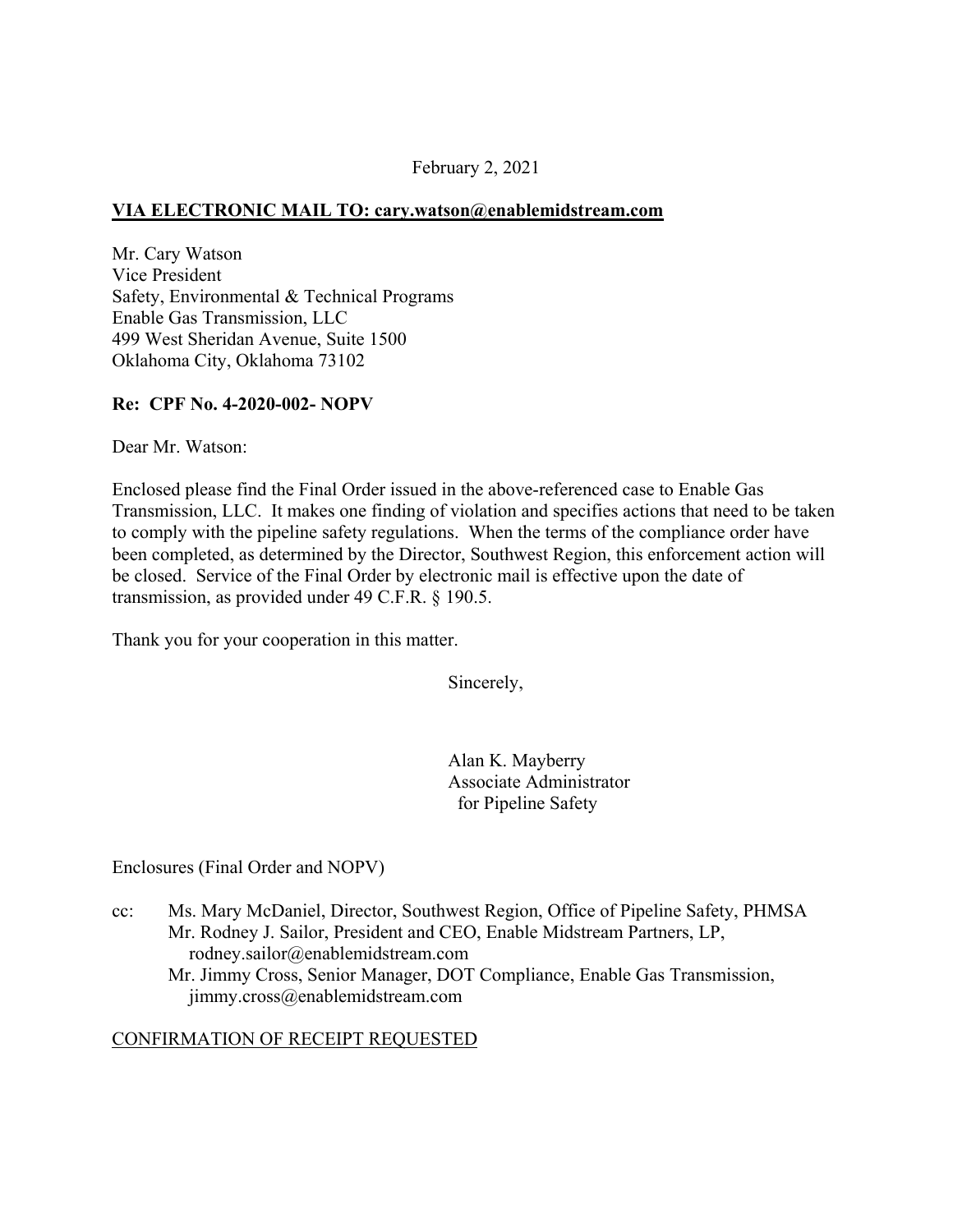# **U.S. DEPARTMENT OF TRANSPORTATION PIPELINE AND HAZARDOUS MATERIALS SAFETY ADMINISTRATION OFFICE OF PIPELINE SAFETY WASHINGTON, D.C. 20590**

**)** 

**)** 

**)** 

**In the Matter of )** 

Enable Gas Transmission, LLC,  $\qquad \qquad$  (PF No. 4-2020-002-NOPV) **a subsidiary of Enable Midstream Partners, LP, )** 

**\_\_\_\_\_\_\_\_\_\_\_\_\_\_\_\_\_\_\_\_\_\_\_\_\_\_\_\_\_\_\_\_\_\_\_\_\_\_\_\_\_\_\_\_ )** 

 $\mathcal{L} = \{ \mathcal{L} \}$ 

**Respondent. )** 

# **FINAL ORDER**

On November 3, 2020, pursuant to 49 C.F.R. § 190.207, the Director, Southwest Region, Office of Pipeline Safety (OPS), issued a Notice of Probable Violation (Notice) to Enable Gas Transmission, LLC (EGT or Respondent). The Notice proposed finding that EGT had violated one of the pipeline safety regulations in 49 C.F.R. Part 192. The Notice also proposed certain measures to correct the violation. Respondent did not contest the allegation of violation or the corrective measures.

Based upon a review of all of the evidence, pursuant to  $\S 190.213$ , I find that Respondent violated the pipeline safety regulation listed below, as more fully described in the enclosed Notice, which is incorporated by reference:

49 C.F.R. § 192.631(f) **(Item 1)** ─ Respondent failed to coordinate with control room personnel prior to initiating field changes that could affect control room operations.

This finding of violation will be considered a prior offense in any subsequent enforcement action taken against Respondent.

# **COMPLIANCE ORDER**

Pursuant to 49 U.S.C. § 60118(b) and 49 C.F.R. § 190.217, Respondent is ordered to take the actions proposed in the enclosed Notice to correct the violation. The Director may grant an extension of time to comply with any of the required items upon a written request timely submitted by the Respondent and demonstrating good cause for an extension. Upon completion of ordered actions, Respondent may request that the Director close the case. Failure to comply with this Order may result in the assessment of civil penalties under 49 C.F.R. § 190.223 or in referral to the Attorney General for appropriate relief in a district court of the United States.